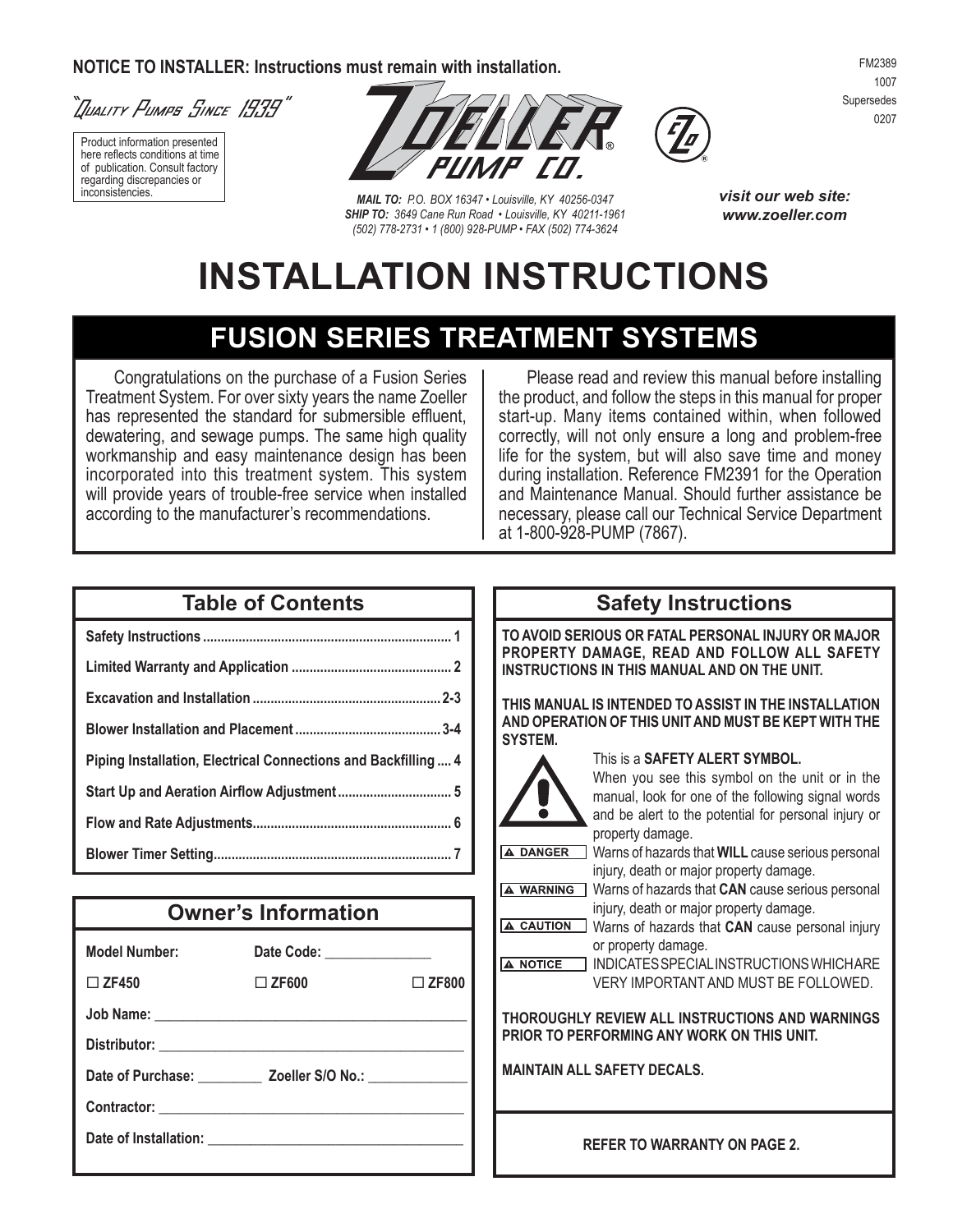## **LIMITED WARRANTY**

Manufacturer warrants, to the purchaser and subsequent owner during the warranty period, every new product to be free from defects in material and workmanship under normal use and service, when properly used and maintained, for a period of two years from date of installation. Parts that fail within the warranty period, two years from date of installation, that inspections determine to be defective in material or workmanship, will be repaired, replaced or remanufactured at Manufacturer's option, provided however, that by so doing we will not be obligated to replace an entire assembly, the entire mechanism or the complete unit. No allowance will be made for shipping charges, damages, labor or other charges that may occur due to product failure, repair or replacement.

This warranty does not apply to and there shall be no warranty for any material or product that has been disassembled without prior approval of Manufacturer, subjected to misuse, misapplication, neglect, alteration, accident or act of God; that has not been installed, operated or maintained in accordance with Manufacturer's installation instructions; that has been exposed to outside substances including but not limited to the following: sand, gravel, cement, mud, tar, hydrocarbons, hydrocarbon derivatives (oil, gasoline, solvents, etc.), or other abrasive or corrosive substances, wash towels or feminine sanitary products, etc. in all applications other than in raw sewage pumping applications.

The warranty set out in the paragraph above is in lieu of all other warranties expressed or implied; and we do not authorize any representative or other person to assume for us any other liability in connection with our products.

Contact Manufacturer at, 3649 Cane Run Road, Louisville, Kentucky 40211, Attention: Customer Service Department to obtain any needed repair or replacement of part(s) or additional information pertaining to our warranty.

**MANUFACTURER EXPRESSLY DISCLAIMS LIABILITY FOR SPECIAL, CONSEQUENTIAL OR INCIDENTAL DAMAGES OR BREACH OF EXPRESSED OR IMPLIED WARRANTY; AND ANY IMPLIED WARRANTY OF FITNESS FOR A PARTICULAR PURPOSE AND OF MERCHANTABILITY SHALL BE LIMITED TO THE DURATION OF THE EXPRESSED WARRANTY.**

Some states do not allow limitations on the duration of an implied warranty, so the above limitation may not apply to you. Some states do not allow the exclusion or limitation of incidental or consequential damages, so the above limitation or exclusion may not apply to you.

This warranty gives you specific legal rights and you may also have other rights which vary from state to state.

# **EXCAVATION AND INSTALLATION**

- Excavate an area large enough for the Fusion Series 1. unit to be installed. See Figure 1 for the actual dimensions of the unit. Excavation dimensions are calculated by adding 12-18 inches to the length and width of the Fusion. This will allow sufficient room for proper backfilling.
- Construct a 6 inch thick stone pad (1/4 1/2 inch 2. diameter stone) or concrete pad and level to within 1/8 inch.
- $3. \Delta$  NOTICE If the unit is not level, it will cause uneven water flow as well as unbalanced aeration, which will result in poor performance.
- Gently lift the unit at all four lifting points with a harness 4. and install it on leveled stone pad (Figure 2).
- 5. Check unit to make certain it is level by placing a level on several locations of the black riser adapter rings (riser covers removed) (Figure 2).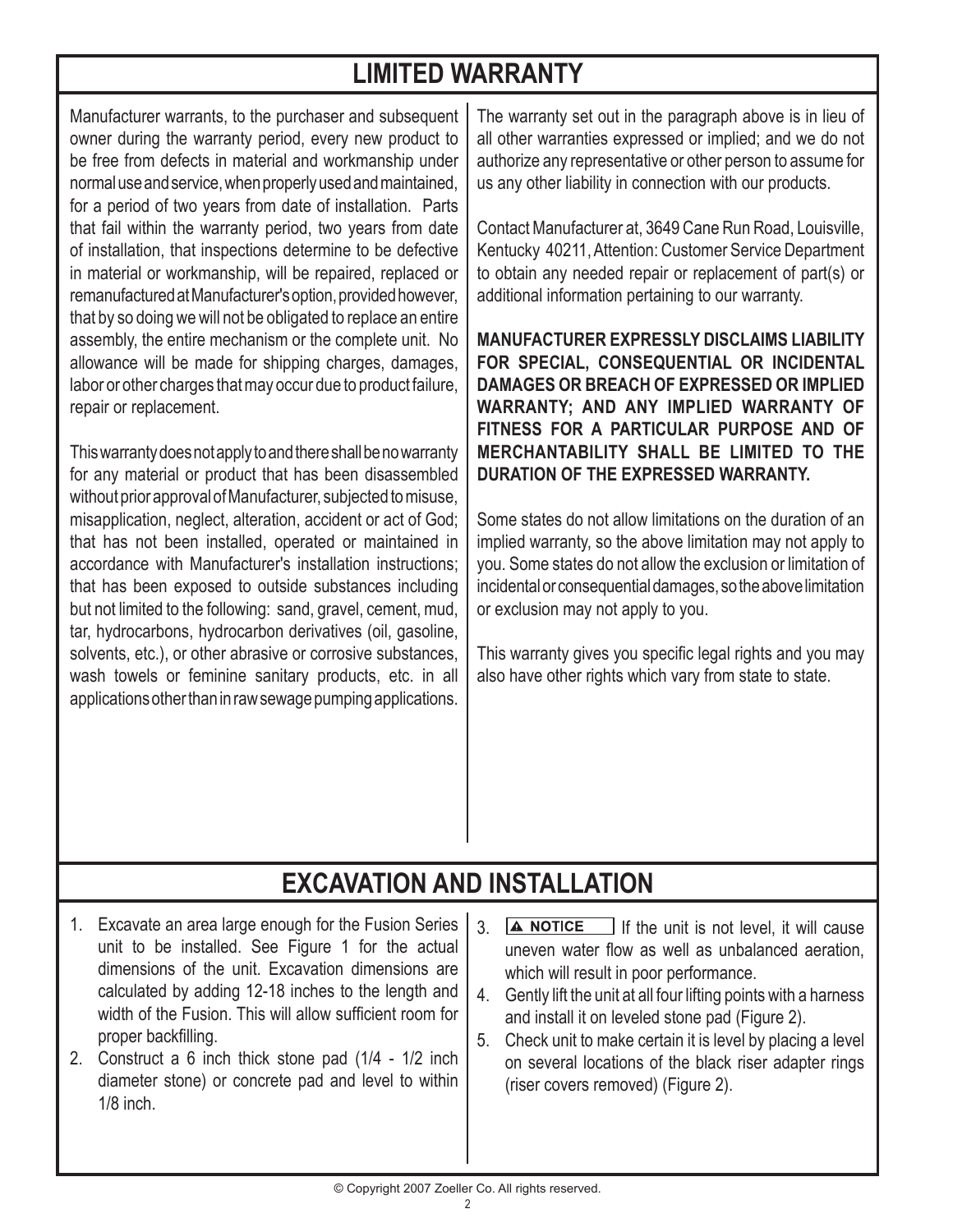## **EXCAVATION AND INSTALLATION,** *cont.*



#### NOTES:

1) DIMENSIONS "I" AND "E" ARE TO THE BOTTOM OF THE INLET/OUTLET PIPE. ADAPTER RING, NOT THE RISER LID. 2) THE OVERALL HEIGHT DIMENSION "H" IS TO THE TOP OF THE NARROW

3) A RISER COVER COMES STANDARD. ADDITIONAL RISERS ARE PURCHASED SEPERATELY.

#### **Table 1.**

| <b>FUSION DIMENSIONS</b> |            |            |           |           |            |
|--------------------------|------------|------------|-----------|-----------|------------|
| <b>SYSTEM</b>            |            | W          | н         |           | Е          |
| <b>FUSION 450</b>        | $7' - 1''$ | $3' - 8"$  | $5' - 2"$ | $4' - 4"$ | $3' - 10"$ |
| <b>FUSION 600</b>        | 8'         | $4' - 1''$ | $5'$ -6"  | $4' - 8"$ | $4' - 2"$  |
| <b>FUSION 800</b>        | $8' - 3"$  | $4' - 8"$  | $6' - 2"$ | $5' - 4"$ | $4' - 10"$ |



## **BLOWER INSTALLATION AND PLACEMENT**

SK2624

- 1. This product must be connected to a grounded, metalic, permanent wiring system, or an equipmentgrounding terminal or lead on the product.
- 2. Place the blower where it is easily accessible for maintenance and inspection.
- 3. Install the blower in an area where it will be protected from damage and inundation. Also make certain the location has good ventilation.
- 4. Install the blower on a foundation that is level.
- Excavate trenches for two air lines from blower to the . unit.
- 6. Install two separate 1/2 inch air lines from the blower to the unit. Length of piping must be less than 17 feet. If distances from 17 feet to 33 feet are required, use 3/4 inch diameter piping (Figure 3).
- 7. The blower is provided with two discharge ports. They are color coded so that the aeration outlet port is BLUE and the backwash outlet port is RED (Figure 3).
- The air port inlets on the unit are also color coded, 8. BLUE for aeration and RED for backwash (Figure 3).
- 9. Install the small barbed PVC tees to the PVC air line tubing just before the rubber elbows.
- 10. Connect the blower piping to the appropriate ports (Figure 3).
- 11. Attach small diameter black air tubing to barbed fitting. Insert electrical cord and black air line tubing through conduit to alarm control panel. Attach the two black air tubing lines to the two air pressure sensor barbed fittings.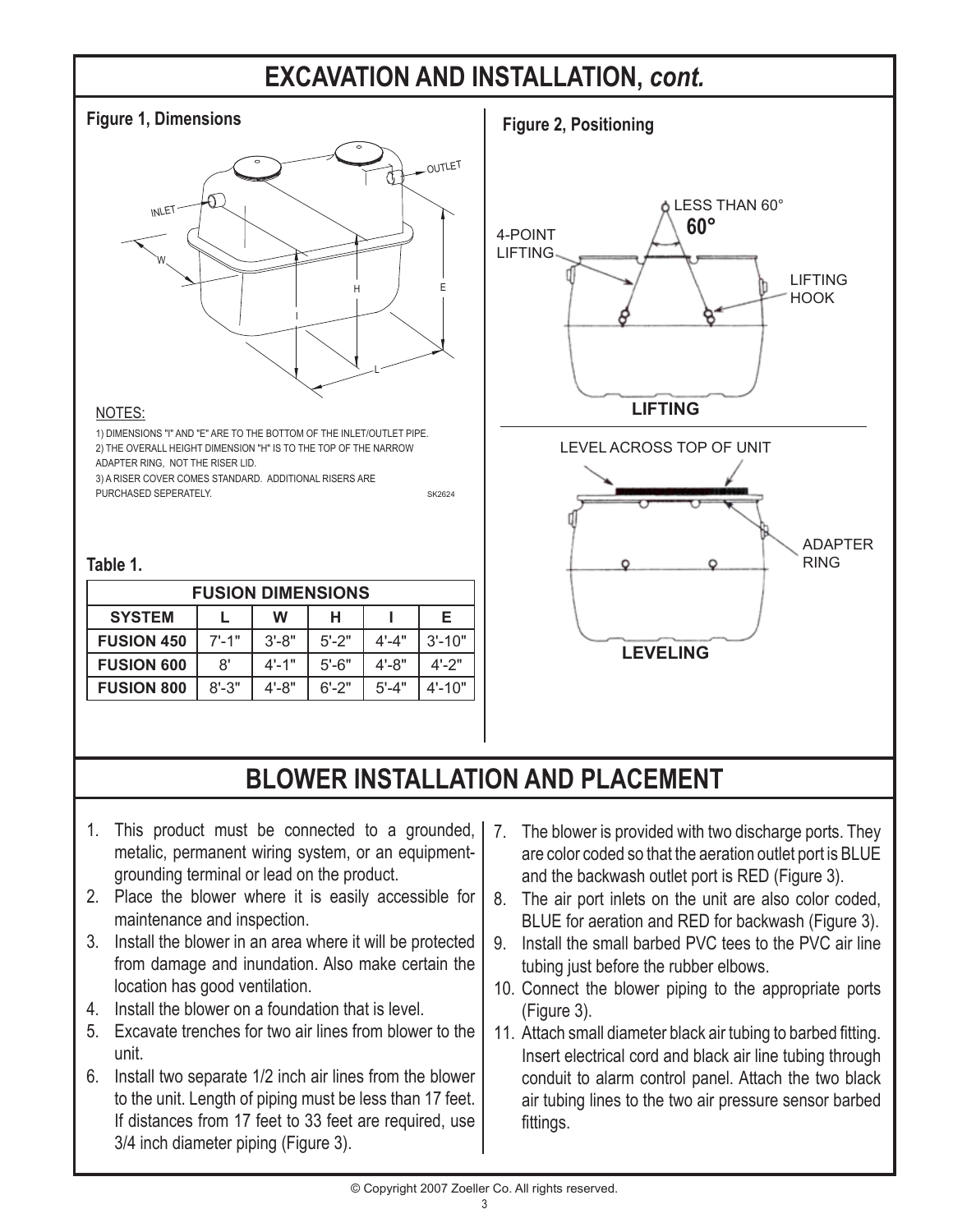## **BLOWER INSTALLATION AND PLACEMENT,** *cont.*



## **PIPING INSTALLATION**

- Connect house sewer pipe or septic tank outlet, if 1. required, to the unit inlet. Make certain only household waste enters the unit (no foundation drains, gutter drains, etc.).
- 2. Connect the outlet pipe to the outlet of the unit.

## **ELECTRICAL CONNECTIONS**

- 1. **A NOTICE** All electrical installations must follow the National Electrical Code and/or your local/state electrical codes.
- 2. The blower should be directly wired into the alarm panel. The alarm panel must be located in a dry location that is accessible for maintenance. Please see the wiring diagram and instructions enclosed with the alarm panel.

## **BACKFILLING**

- 1. If groundwater is present, anti-flotation measures must be used to stabilize the unit prior to backfilling. Use of the two lifting hooks on each side of the unit is permissible for anchoring locations.
- Fill the unit with clean water to the normal operating 2. depth prior to backfilling. Check for leakage around the unit.
- 3. If necessary, install riser extensions on the adapter rings prior to backfilling. Make certain risers are sealed properly and watertight.
- 4. Install riser covers.
- 5. Backfill with good quality granular soil around the unit that is free of organic matter, rock, stone, tree roots, or other debris that could damage the unit.
- Tamp soil around perimeter of the unit as it is backfilled 6. to stabilize the unit and to reduce settling.
- 7. Finalize backfill with a mounded contour so that surface water is shed away from the unit. Under no circumstances should surface water be allowed to accumulate around unit.
- 8. **A CAUTION** MAXIMUM soil burial depth over the unit is 36 inches.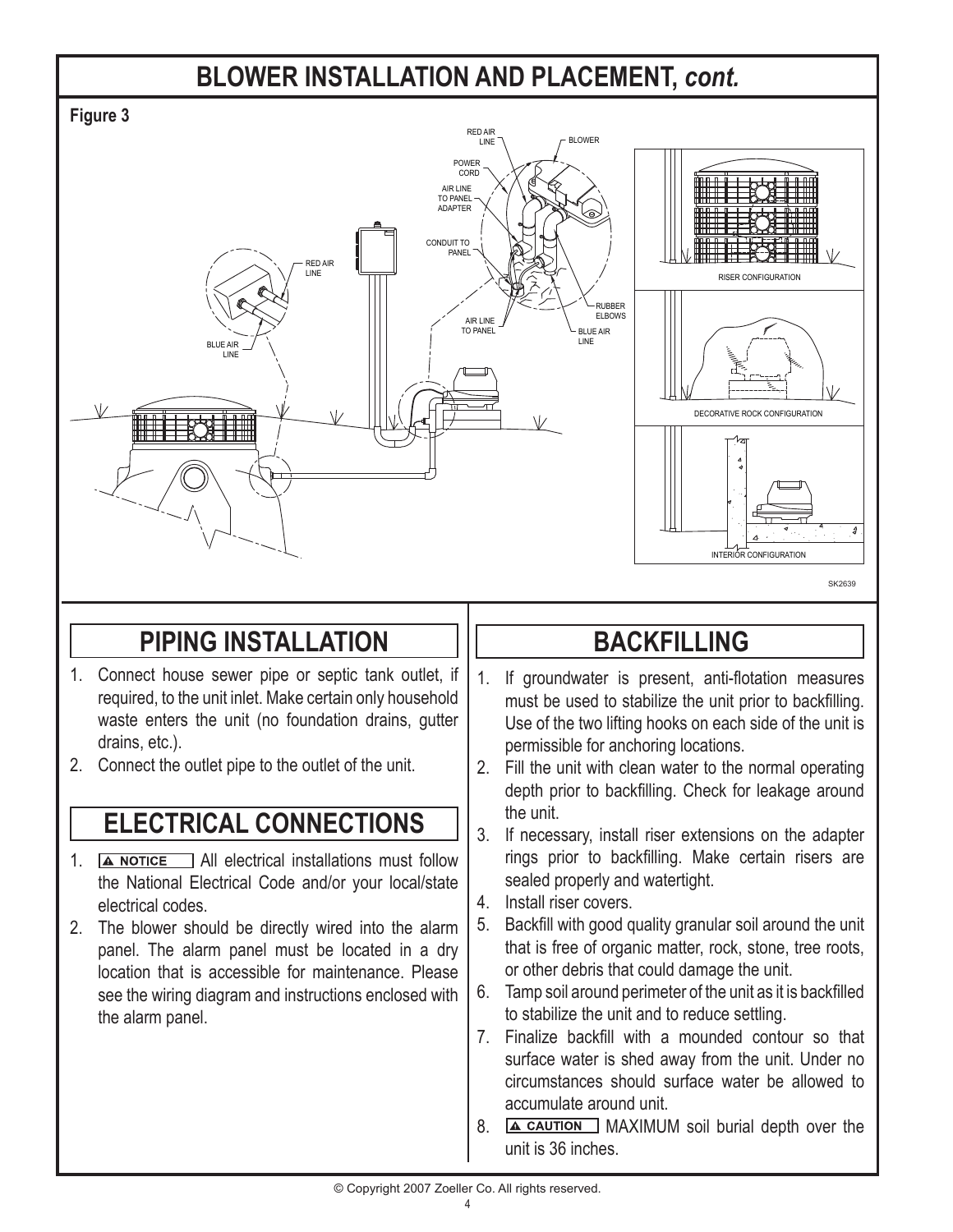# **START UP**

- Verify the unit is installed correctly and that each part functions properly. 1.
- 2. Verify the unit is filled with water.
- 3. Verify the blower is on and operating properly.

## **AERATION AIRFLOW ADJUSTMENT**

There are two aeration systems provided within the aeration chamber; normal aeration and backwash. Normally the valves (1 and 3) are set at 50%. Observe the air flow on each side of the unit to verify equal flow. If there is an obvious discrepancy in air flow between the two sides, adjust the valves (1 and 3) so that the flow is equal.

### **Figure 4, Aeration Flow Adjustment**



Valve legend:

- 1.
- 
- **Blue** Balance Aeration 2. Recirculation Gray See Table 2

#### Red Balance Backwash 4. Sludge transfer Gray See Table 3 3. Backwash

| <b>Model</b>                           | <b>ZF450</b>  | <b>ZF600</b>  | <b>ZF800</b>  |
|----------------------------------------|---------------|---------------|---------------|
| Recirculating flow rate<br>(GPM)       | $0.37 - 0.55$ | $0.50 - 0.77$ | $0.74 - 1.11$ |
| Recirculating flow rate<br>(sec/liter) | $29 - 45$     | $21 - 32$     | $14-22$       |
| Suggested Valve Opening                | $35 - 40%$    | $30 - 35%$    | 30-35%        |

#### **Figure 5, Flow Measurement**



#### **Table 2, Recirculation Flow Rates Table 3, Backwash Flow Rate Setting**

| <b>Model</b>                      | <b>Frequency</b> | <b>ZF450</b> | <b>ZF600</b> | <b>ZF800</b> |
|-----------------------------------|------------------|--------------|--------------|--------------|
| Backwash flow rate<br>(GPM)       | Twice/day        | $1.6 - 2.4$  | $2.1 - 2.9$  | $2.6 - 4.0$  |
| Backwash flow rate<br>(sec/liter) | Twice/day        | $7 - 10$     | $5 - 7$      | $4-6$        |
| Valve open (%)                    | Twice/day        | 50-55        | $40 - 45$    | $40 - 45$    |

#### **Figure 6, Flow Controlling Valve.**



© Copyright 2007 Zoeller Co. All rights reserved.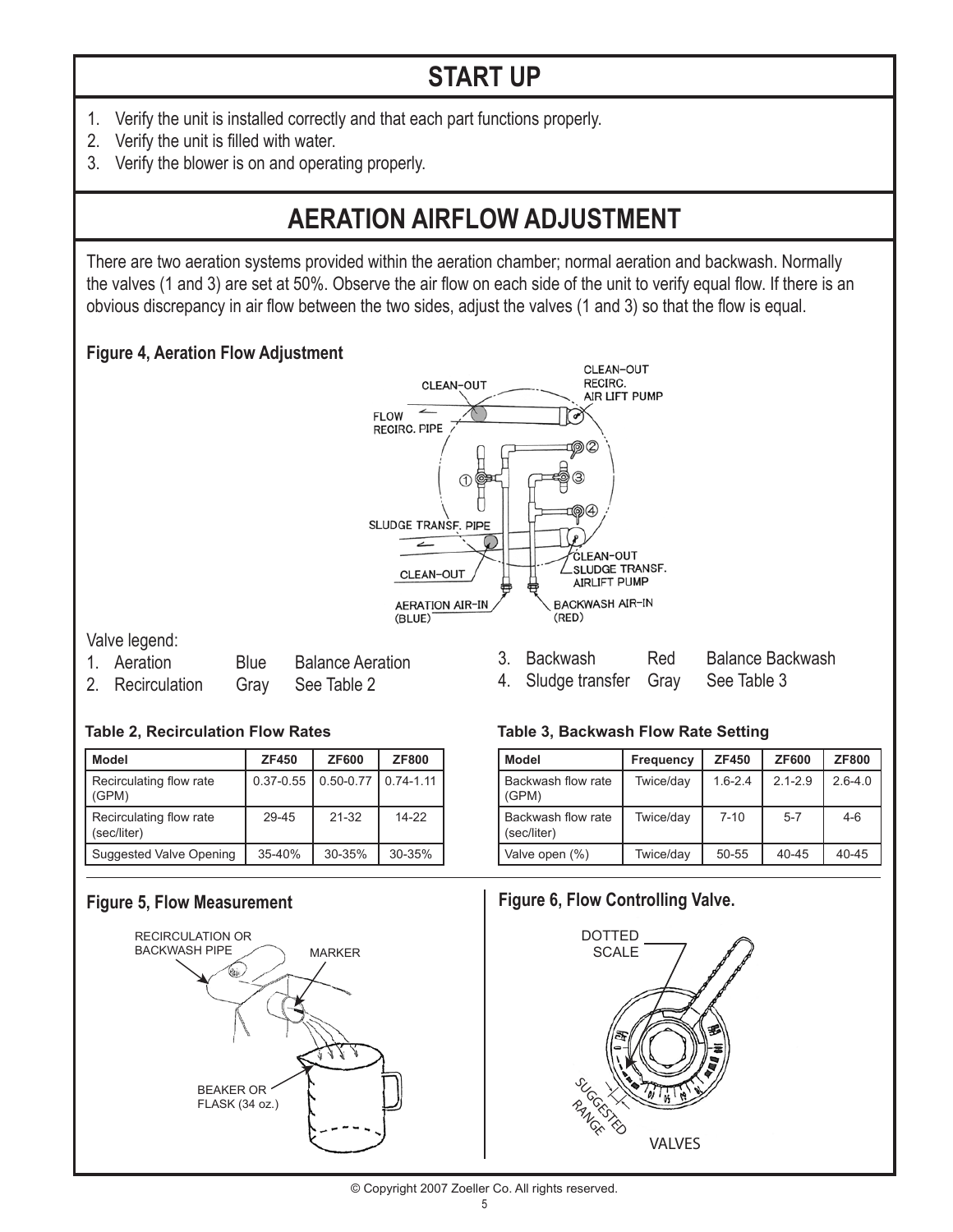## **RECIRCULATION FLOW ADJUSTMENT**

The recirculation flow is designed to be 1.2-1.8 times that of the inflow. Table 2 indicates approximate flow rates for each unit. However, fine adjustments may be necessary to ensure optimum performance.

#### **Setting the flow rate:**

- Adiust the flow using rates in Table 2.
- The flow rate is adjusted by rotating the air flow control valve (2) and observing the flow at the pipe end.
- There are prescribed lines at the outlet of the recirculation pipe to aid in approximating the correct flow.

#### **Measuring the flow rate:**

- The actual flow rates must be measured to verify flow after adjustment of the air valve and observation at the pipe end.
- With a 1000 mL (1L) beaker, time in seconds the collection of 1000 mL.
- Compare the time to value ranges in Table 2.
- If necessary, adjust the air valve again and collect another sample to verify the correct flow rates.

**NOTE:** It is important not to set the flow rate too high because it can cause excessive agitation within the first chamber (Sedimentation Chamber), which could cause excessive suspended solids to flow into the second compartment (Anaerobic Chamber). This could cause poor performance and odor problems.

## **BACKWASH FLOW ADJUSTMENT**

In order to prevent plugging of the filter section of the Aeration Chamber, the backwash operation activates at a preset schedule to optimize the unit's performance. If there is no backwash cycle or too short of a backwash cycle, the unit's performance will be adversely affected. Likewise, if the backwash cycle is too long, the beneficial bacteria growing on the media will be washed away and performance will be compromised.

Typically, the backwash cycle begins at 2:00 AM and lasts for five minutes. One hour later, another five minute backwash cycle occurs. Even with these default settings, the waste water inflow could be too low or too high to optimize the performance and therefore, must be checked during each inspection.

Operation of the backwash cycle and sludge transfer takes place at the same time. There are two backwash sides provided within the Aeration Chamber. Verify that the air flow is equal between the two sides during a backwash cycle. If they are not even, adjust the backwash air control valve (3) accordingly.

#### **Setting the flow rate:**

Switch to a manual backwash cycle by pressing the pink "Manual Backwash" button on the blower control pad.

Set the backwash flow rate by adjusting the air flow control valve (4). Use Table 3 to determine the typical setting for each Fusion model.

### **Measuring the flow rate:**

Measure the actual backwash flow rate at the outlet of the sludge return pipe in the first chamber the same way the recirculation flow rate is measured.

Adjust the airflow control valve (4) if necessary to obtain the proper flows.

Return the blower to normal aeration mode by pressing the pink button on the control pad.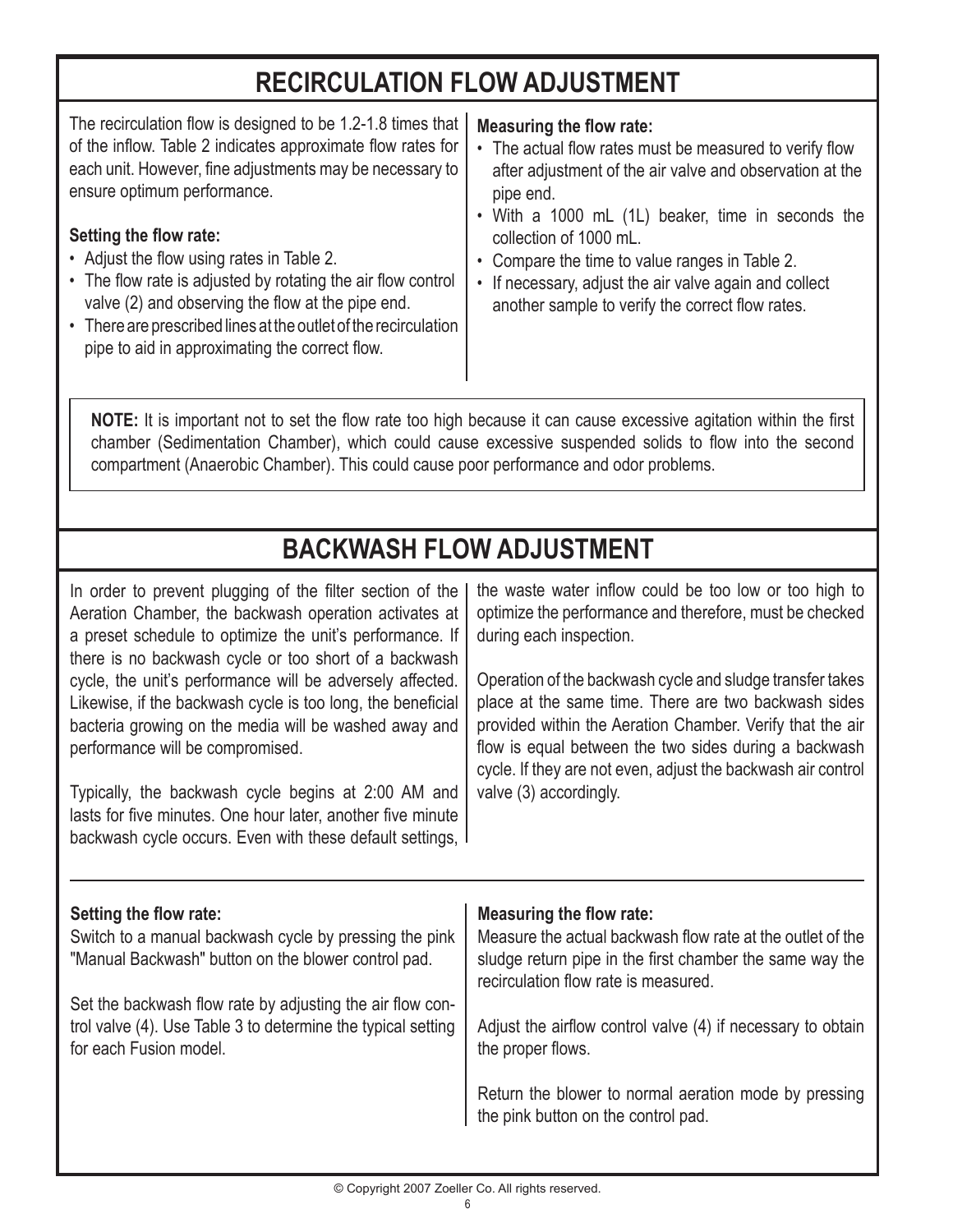## **BLOWER TIMER SETTING**



© Copyright 2007 Zoeller Co. All rights reserved.